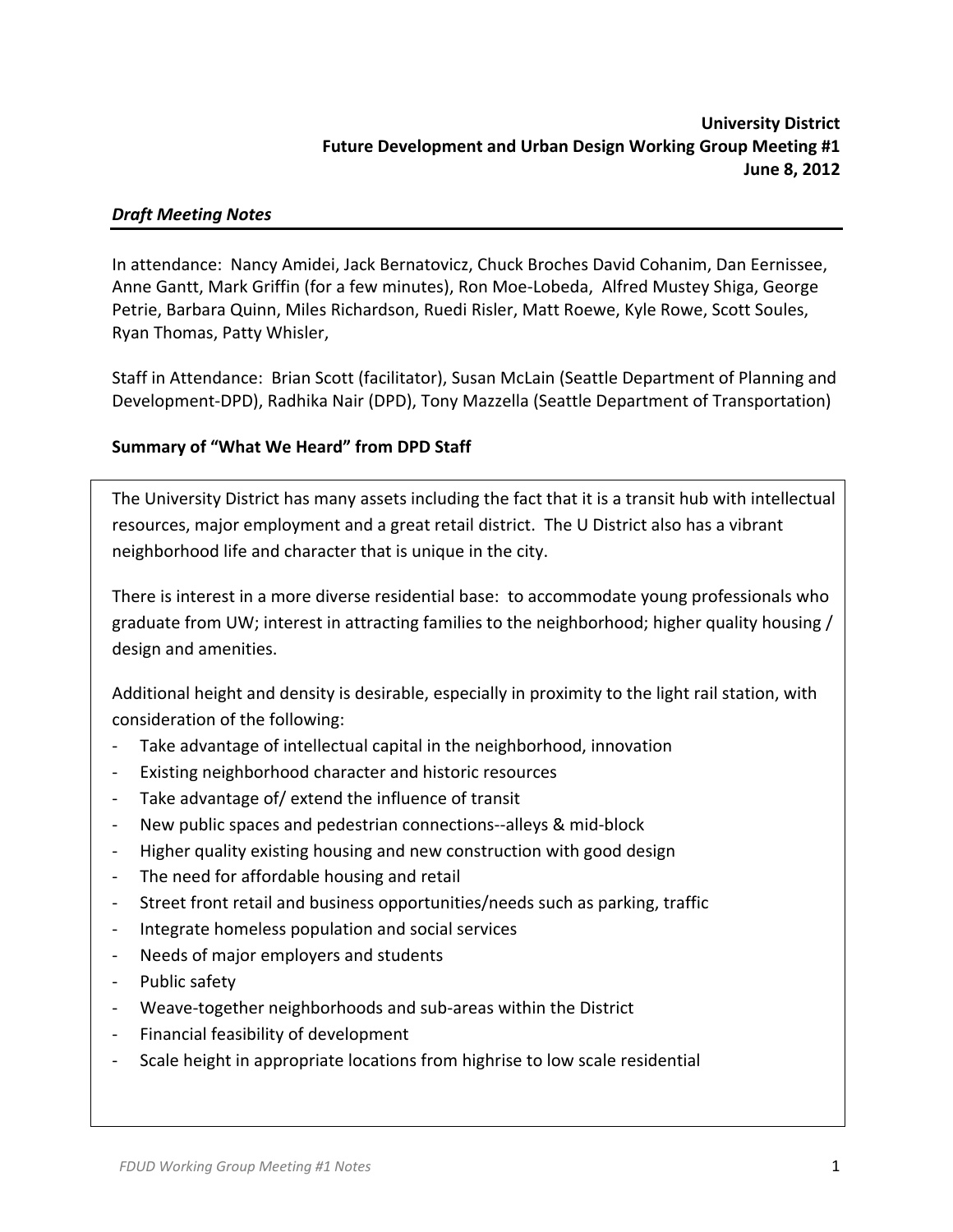#### **Introduction:** Everyone in the room introduced themselves

#### **Project Overview and Discussion:**

Brian introduced project all four things going on that are talking to each other

- 1. Community revitalization plan
- 2. Urban Design Framework
- 3. Community Conversations
- 4. Long‐term partnerships

Brian explained that the official mandate is to guide commercial revitalization plan but also provide some foundational ideas for DPD's Urban Design Framework (UDF). Ultimate decisions on the UDF‐informed legislation will be made by City Council and Mayor when DPD sponsors legislation.

Susan explained that the FDUD working group should represent a wide array of interests. She said the project is about encouraging investment and density around the station area, and also about community livability. She described outcomes of DPD's process: the UDF document, legislation that will include rezones and development standards, a streetscape concept plan and possibly other outcomes.

Susan also shared a document that outlined some planning aspirations to consider that includes: healthy environment, connected people, shared prosperity and great places.

Ruedi: connections to the light rail station are important. Susan said the UDF will provide direction on connections that will lead to more detailed streetscape design work.

Tony: Noted that the EIS will have analysis that can inform the streetscape concept plan work.

Patty: Noted the three separate station walksheds (these are found in the back of the Existing Conditions report)

Dan: Asked about stated goals or priorities for station areas, distinction between station areas. Susan said that the Brooklyn station is in the middle of one of the City's "urban centers". In the city, urban centers prioritize employment, housing and City infrastructure.

David: said it would be helpful to have information from Metro. Susan said we will present information from Metro, and that Tony Mazzella can provide us with information about transportation elements as well.

In response to a question from Ruedi Risler, Brian Scott said that this working group will report to the steering committee once per month.

Chuck asked how the UW would transmit information to the group. Susan said that UW Architect, Rebecca Barnes, would participate in the working group.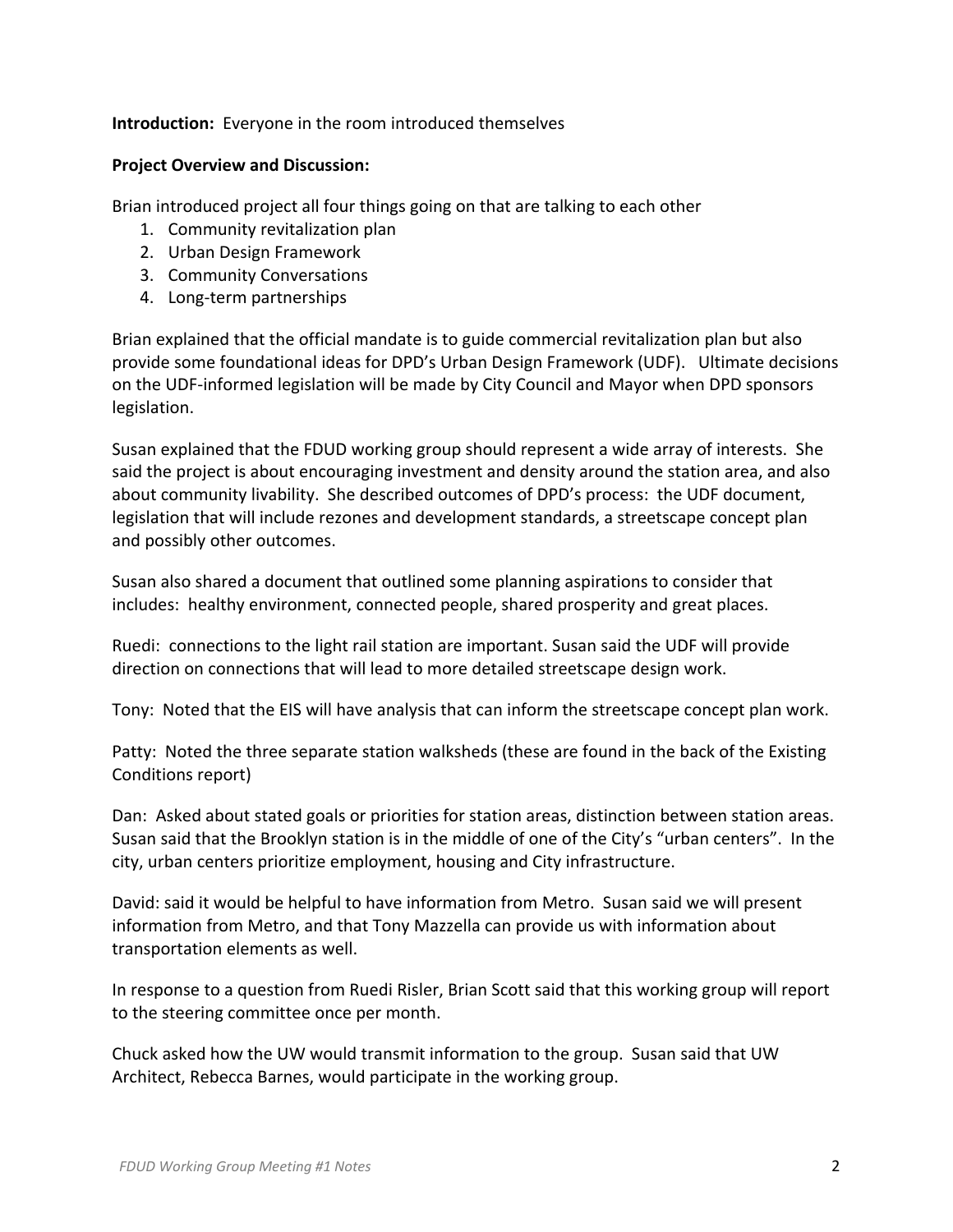# **Strengths, Opportunities and Challenges:**

| <b>Strengths</b> |                                | Opportunities |                                  | Challenges |                                |
|------------------|--------------------------------|---------------|----------------------------------|------------|--------------------------------|
| 1.               | Walkability                    | 1.            | Better walkability               | 1.         | Physical barriers to           |
| 2.               | Existing density               | 2.            | Adding density                   |            | walkability like I-5           |
| 3.               | $UW$ Tower – we have           | 3.            | Using our alleys for             |            | 2. Currently a set of          |
|                  | something that's already       |               | commercial, recreational         |            | neighborhoods that needs       |
|                  | punctured the 65' height       |               | and pedestrian network           |            | weaving together               |
| 4.               | Intellectual                   |               | 4. Think vertically Public       |            | 3. Public Transit systems need |
|                  | capital/businesses from the    |               | transportation can be            |            | to be integrated to proved     |
|                  | UW-demand for the type of      |               | improved                         |            | a seamless experience          |
|                  | buildings that can support     | 5.            | Skyline - lot of potential for   | 4.         | Poor quality of housing        |
|                  | urban streetscapes or jobs     |               | building up                      | 5.         | Historic lack of public        |
| 5.               | Public transportation hub      |               | 6. Public open space that can    |            | spaces to reduce crime         |
| 6.               | Huge population that turns     |               | support vertical                 |            | 6. Large transient population  |
|                  | over                           |               | development                      | 7.         | Changing retail                |
| 7.               | Youthful academic energy       | 7.            | Can be a leader in how to        |            | environment                    |
| 8.               | Very good employers - the      |               | take care of social needs        |            | 8. Parking and traffic         |
|                  | public sector UW but also      |               | 8. Balance of families, long-    |            | 9. Freeway stimulates traffic  |
|                  | the Medical Center which is    |               | term residents and               |            | demand                         |
|                  | a hybrid                       |               | students                         |            | 10. Limited street space       |
| 9.               | Integrate students into        |               | 9. Channel youthful energy       |            | 11. Long north/south blocks    |
|                  | community more                 |               | and get people to stay in        |            | 12. Public safety (people      |
|                  | 10. Street grid                |               | neighborhood                     |            | feeling safe walking at        |
|                  | 11. Potential for partnerships |               | 10. Students should also have    |            | night)                         |
|                  | with UW(especially design)     |               | place to stay while the          |            | 13. Narrow streets (danger of  |
|                  | 12. Great architectural homes  |               | district changes                 |            | canyons with high rise         |
|                  | especially related to campus   |               | 11. Opportunities for new        |            |                                |
|                  | but also off-campus            |               | businesses with new              |            |                                |
|                  |                                |               | station                          |            |                                |
|                  |                                |               | 12. Mid-block connections for    |            |                                |
|                  |                                |               | long blocks                      |            |                                |
|                  |                                |               | 13. Partnerships with graduate   |            |                                |
|                  |                                |               | students Runstad Center          |            |                                |
|                  |                                |               | 14. Connections to other         |            |                                |
|                  |                                |               | destinations - a circulator?     |            |                                |
|                  |                                |               | 15. Burke Gilman Trail-          |            |                                |
|                  |                                |               | connection to station            |            |                                |
|                  |                                |               | 16. 520 Bridge new               |            |                                |
|                  |                                |               | connections                      |            |                                |
|                  |                                |               | 17. Eco- District Concept        |            |                                |
|                  |                                |               | 18. The station area blocks      |            |                                |
|                  |                                |               | 19. Attracting alumni to live in |            |                                |
|                  |                                |               | the U District                   |            |                                |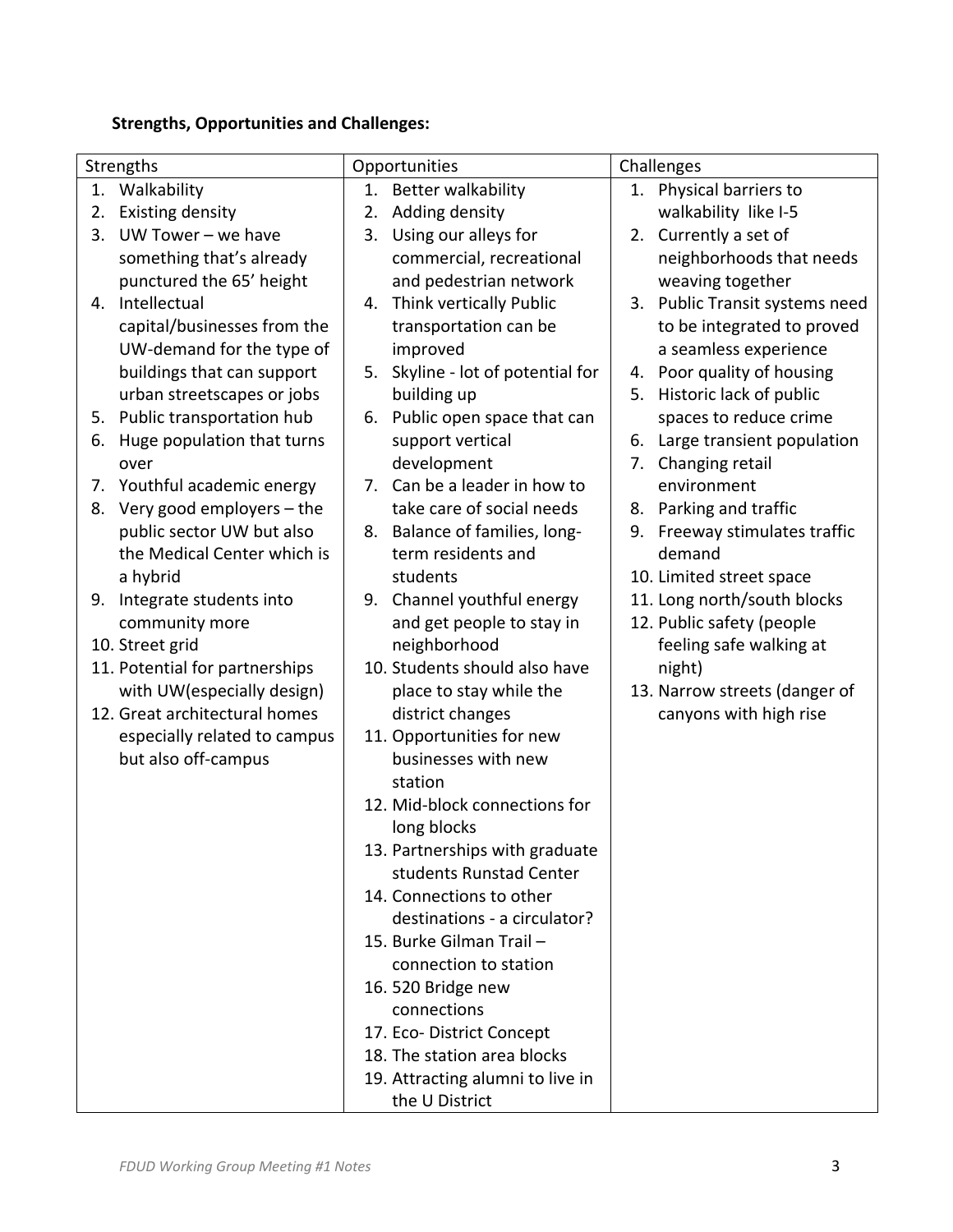|                                                                                                                                                                                                                                                                                                     |                                                                                                                                                                                                                                                                                                                                                                                                                       | FUTURE DEVELOPMENT & URBAN DESIGN - WORK GROUP 618/12                                                                                                                                                                                                                                                                                                                                                                                                                                                                                                                                                                                                                                                                                                                                                                                                                                                                                                                                                                                                                                                                                                         |
|-----------------------------------------------------------------------------------------------------------------------------------------------------------------------------------------------------------------------------------------------------------------------------------------------------|-----------------------------------------------------------------------------------------------------------------------------------------------------------------------------------------------------------------------------------------------------------------------------------------------------------------------------------------------------------------------------------------------------------------------|---------------------------------------------------------------------------------------------------------------------------------------------------------------------------------------------------------------------------------------------------------------------------------------------------------------------------------------------------------------------------------------------------------------------------------------------------------------------------------------------------------------------------------------------------------------------------------------------------------------------------------------------------------------------------------------------------------------------------------------------------------------------------------------------------------------------------------------------------------------------------------------------------------------------------------------------------------------------------------------------------------------------------------------------------------------------------------------------------------------------------------------------------------------|
| COMPANION PROJECTS<br>> COMMERCIAL REVITALIZATION PLAN,<br>> URBAN DESIGN FRAMEWORK<br>SCOMMUNITY CONVERSATIONS<br>> LONG-TERM PARTNERSHIPS<br>QUESTIONS<br>>UWS PLANS?<br>>METRO INVOLVED?<br>SCITY'S" THINKING?<br>> SOUND TRANSITS PLANS?<br>$>TO.D. OVERLY$ ?<br>> PRECEDENTS?<br>> CONSTRAINTS | SIKENGTHS<br>> WALKABILITY<br><b>SURKE/GILMANTRAIL</b><br>>25517<br>> VARIETY OF BLDGS<br><b>SAVOID GENERIC</b><br>SAFECO/UW BUDG.<br>-PRECIDENT FOR DEVEL<br><b>UNLLAY PEARS</b><br>>INTELLECTUAL CAPITAL<br>-NEW BUSINESSES /JOBS<br>-LEAD TO STREETSCAFE<br>>PUBLICTRANSPORT HUR<br>> YOUTHFUL ENERGY<br>> GREAT EXPLOYERS<br>> PARTNERSHIPS<br>WW ON DESIGN/DEFEL.<br>> ARCHITECTURAL "BONES"<br>> SENSE OF PLACE | HALENGES<br>CIUNITIE 3 TRANSIT ST<br>> WALK/BIKE CHALLEXSES<br><b>SREPH'N RESPENTS</b><br>$-7.6$ $L-5$<br>SETER VALKABLITY<br>-ALUMNI/FAMILIE<br>> WAVE NEL HEDRHOODS TOGETHER<br>> INCREASE DENSITY > BUSINESS<br><b>HTE TIENAST-</b><br>POOR HOUSING QUALITY<br>> ALLEYS-COMMERCIAL<br>HOUSING APPORTABILITY<br>- STUDENTS<br><b>RECEPTION</b><br>UNSINORY CHARACTERS MEAN<br>PED. NETWORK > INNOVATIVE IDEAS<br>FEAR OF OPEN SPACE<br>> ACCESS, ne I.S<br>STHINK VERTICAL ASWELLAS<br>> RESIDENTIAL TURN . OVER<br>$>$ $V/E$ STRET<br>> INTEGRATED TRANSPORT<br>> CHANGING RETAIL ENVIRONMENT<br><b>GRID</b><br>> POTENTIAL FOR BLDG. UP<br>-INPACT STREETLEVEL<br>FUTURE<br>> PUBLIC OPEN SPACE<br>STREETER WAS ALGONG NEED FOR STUPENT HISG.<br>> FLUIDITY OF HOPULATION<br>MODELING > PARKING ARAFFIC<br>DESIGN FOR NEEDY<br>$>$ LONG BLOCKS<br>XEEP PLACE FOR FAMILIES SCONNECTIONS<br>> STREET SAFETY /ORIME/FEAR<br><b>TO NEARBY</b><br>> I-520 CONNECTIVITY P EASY SIDE CIRCULATOR<br>> TRAFEC AMENTES YOUS IT<br>> DESIGN GUIDELINES VHEIGHT SHED OUTSTANDS NARROW STREETS<br>- HEGHT CLUSTRY + WAY AVARIA PECO DETRUCT > LIRED ARRUND LET JOURNAL |

#### **Additional Discussion:**

*Matt: "What is the appetite for height over 240?"*

Dan: supportive of height but don't discourage height through too many regulations

Patty: supportive of height, but depends on design guidelines; consider clustering high rise and taller buildings; concern about "canyons" resulting from too many tall buildings

Chuck: taller buildings should be located near the freeway

Scott: taller buildings should located in the core of the District. Like the idea of starting at 240', and then scaling down to 125 and 65'

Ryan Thomas: supportive of height, case studies of height, what has gone well and what has not would be useful

Barbara: additional density must be accompanied by neighborhood amenities; new building north of 50th works because the Ave is wider in that location

Jack: Likes the idea of having variety in buildings; Historical architectural character should be valued

Kyle: mentioned the idea of an EcoDistrict in the University area

Matt: noted that EcoDistrict is an issue of branding; UW already an EcoDistrict in many ways because of the steam plant

Ruedi Risler: A pedestrian only Ave, or pedestrian only at certain times is an idea to explore

*Brian Scott asked what other things should be mentioned*

Ruedi: suggested a pedestrian‐only Ave

Matt: suggested streets that are pedestrian‐only at different times of day

Anne: how can the U District be a place for alumni to stay and live in the U District

Ruedi: let's plan for the one block around the station area